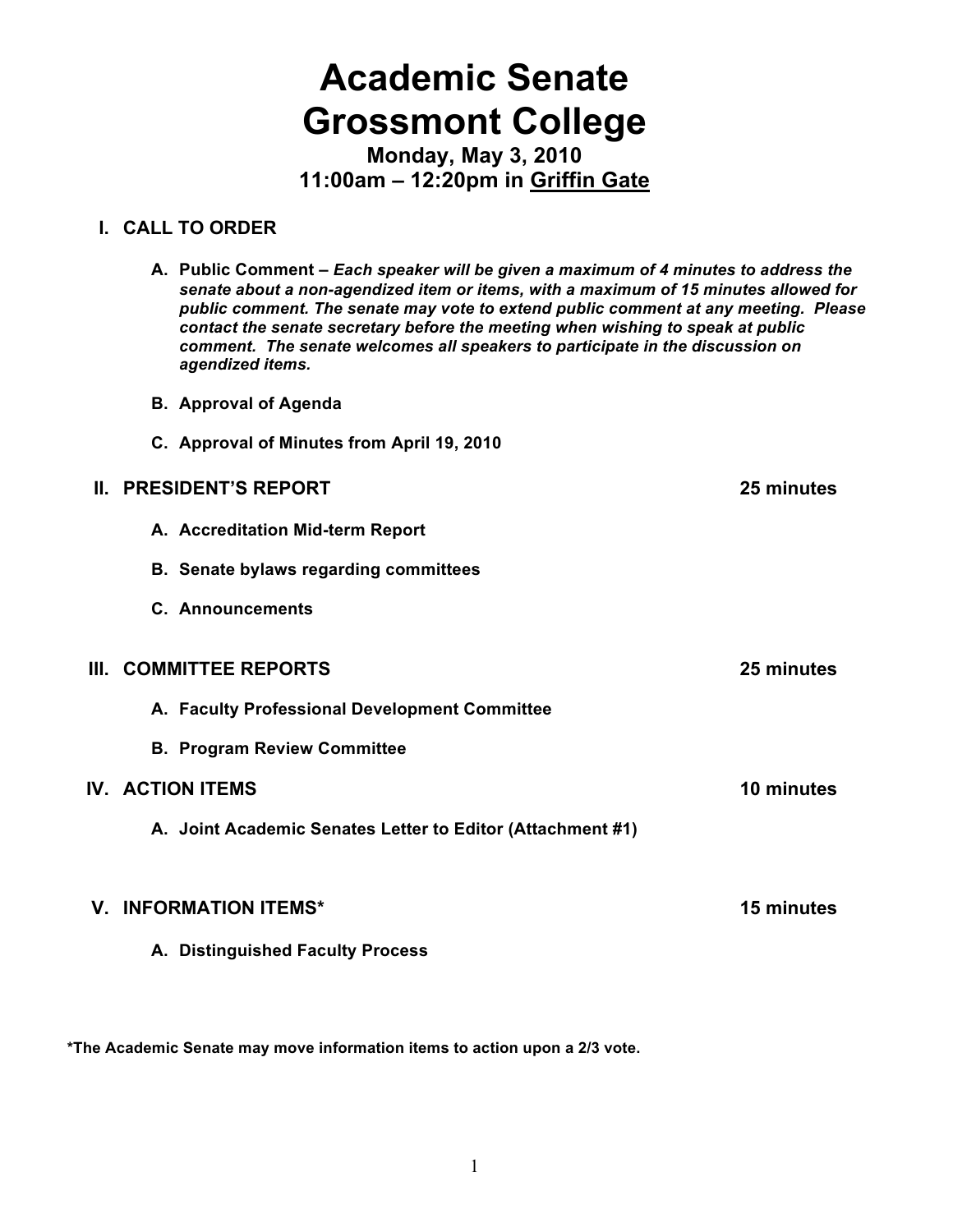# **Academic Senate Grossmont College**

# **Minutes of the Academic Senate – April 19, 2010**

# **MEETING ATTENDANCE:**

| X | Chris Hill (President)                | X        | Diane Mayne-Stafford (CSIS)               | X        | Dan Clauss/Karen Caires (Exer Sci/Well) |
|---|---------------------------------------|----------|-------------------------------------------|----------|-----------------------------------------|
| X | P.J. Ortmeier (AOJ)                   | $\times$ | Ronald Norman (CSIS)                      |          | Larry Larsen (Exer Sci/Well)            |
| x | David Mehlhoff for Lance Parr (AOJ)   | X        | Bonnie Schmiege (Counseling)              |          | Antonio Crespo (Foreign Lang)           |
| X | Tina Young (AOJ)                      | X        | Mary Rider (Counseling)                   | X        | Virginia Young (Foreign Lang)           |
| X | Jennifer Carmean (ASL)                | X        | Cruz Cerda (Counseling)                   | X        | Robert Henry (History)                  |
|   | Jamie Gould (ASL)                     |          | Danny Martinez (Cross Cult Stud)          | X        | Devon Atchison (History-Sen Officer)    |
|   | Jim Wilsterman (Art)                  |          | Joe Orate (Culinary Arts)                 |          | Angela Feres (History)                  |
|   | Gareth Davies-Morris (Art)            |          | James Foran (Culinary Arts)               | X        | Priscilla Rogers (Inter Bus)            |
| X | Jennifer Bennett (Art)                |          | Kathy Meyer (Dance) - Fall                |          | Patty Morrison (Library)                |
| х | Malia Serrano (Art)                   |          | David Mullen (Dance) - Spring             |          | Julie Middlemas (Library)               |
| X | Israel Cardona (Behav Sci)            | X        | George Gastil (P/T Senate Officer @large) | X        | Jenny VandenEynden (Math)               |
|   | Gregg Robinson (Behav Sci)            | X        | David Milroy (Divisional Senator AHLGC)   | X        | Susan Working (Math)                    |
|   | Rebekah Wanic (Behav Sci)             |          | Eric Lund (Divisional Senator CTE/WD)     | Х        | Ray Funk (Math)                         |
|   | Richard Unis (Behav Sci)              |          | Kirin Farquar (Divisional Senator ESBS)   | X        | Arturo Millan (Math)                    |
| X | Virginia Dudley (Bio Sci)             |          | Carla Sotelo (Divisional Senator LR)      | X        | Shawn Hicks (Math)                      |
|   | Michael Golden (Bio Sci)              | X        | Lee Johnson (Divisional Senator)          | X        | Evan Wirig (Media Comm)                 |
| X | Michele Perchez (Bio Sci)             | X        | Jane Nolan (DSPS)                         | $\times$ | William Snead (Media Comm)              |
|   | Brian Keliher (Bus Admin)             | X        | Carl Fielden (DSPS)                       |          | Derek Cannon (Music)                    |
|   | Nate Scharff (Bus Admin)              | X        | Gary Jacobson (Earth Sci)                 |          | Paul Kurokawa (Music)                   |
|   | Linda Snider (BOT)                    |          | Judd Curran (Earth Sci)                   |          | Steve Baker (Music)                     |
| х | Barb Gillespie (BOT)                  | X        | Oralee Holder (English)                   |          | Joy Zozuk (Nursing) Diane Hellar        |
|   | Andy Biondo (CVT)                     |          | Adelle Schmitt (English)                  | X        | Diane Gottschalk (Nursing)              |
| х | Don Ridgway (CVT)                     |          | Joan Ahrens (English)                     |          | Sharon Sykora (Nursing)                 |
| X | Jeff Lehman(Chemistry-Senate Officer) |          | Lisa Ledri-Aguilar (English)              |          | Christine Vicino (Occ Therapy)          |
| X | Cary Willard (Chemistry)              | X        | Sue Jensen (English)                      | Х        | June Yang (Phil/ Rel Studies)           |
|   | Martin Larter (Chemistry)             | $\times$ | Chuck Passentino (ESL)                    |          | Bill Hoaglin (Phil/ Rel Studies)        |
| X | Diana Vance (Chemistry)               |          | Nancy Herzfeld-Pipkin (ESL)               | X        | Ross Cohen (Physics)                    |
| X | Sheridan DeWolf (Child Dev)           |          | Barbara Loveless(ESL)                     |          | Stephanie Plante (Physics, Astr. Ph Sc) |
| X | Claudia Flores (Child Dev)            | X        | Jim Tolbert (EOPS)                        | X        | Shahrokh Shahrokhi (Polit Economy)      |
|   | Joel Castellaw (Comm)                 | X        | Sylvia Montejano (EOPS)                   | X        | Scott McGann (Polit Economy)            |
| X | Jade Solan (Comm)                     | X        | Laura Sim (Exer Sci/Well-Sen Officer      |          | Lorenda Seibold-Phalan (Resp Ther)      |
|   | Victoria Curran (Comm)                | X        | Jamie Ivers                               |          | Barry Winn (Resp Ther)                  |
|   | Janet Gelb (CSIS)                     | $\times$ | Jim Symington (Exer Sci/Well)             |          | Craig Everett (Theatre Arts)            |
|   |                                       |          |                                           |          | Buth Duggan                             |

#### **GUESTS**:

- Sue Gonda, Acting Dean English, Social & Behavioral Sciences
- Beth Smith, Math Department Faculty; Treasurer, ASCCC

#### **RECORDER**: Rochelle Weiser

# **I. CALL TO ORDER (11:05)**

# **A. Public Comment**

#### David Milroy:

David announced Jeanne Dunphy was running for FACCC President Elect and encouraged faculty members of FACCC to support her. David noted that he had flyers available regarding her qualifications and anyone could contact him personally for more information.

#### **B. Approval of Agenda**

A motion was made to approve the day's agenda with the following change; move the Budget update to the May  $3<sup>rd</sup>$  meeting.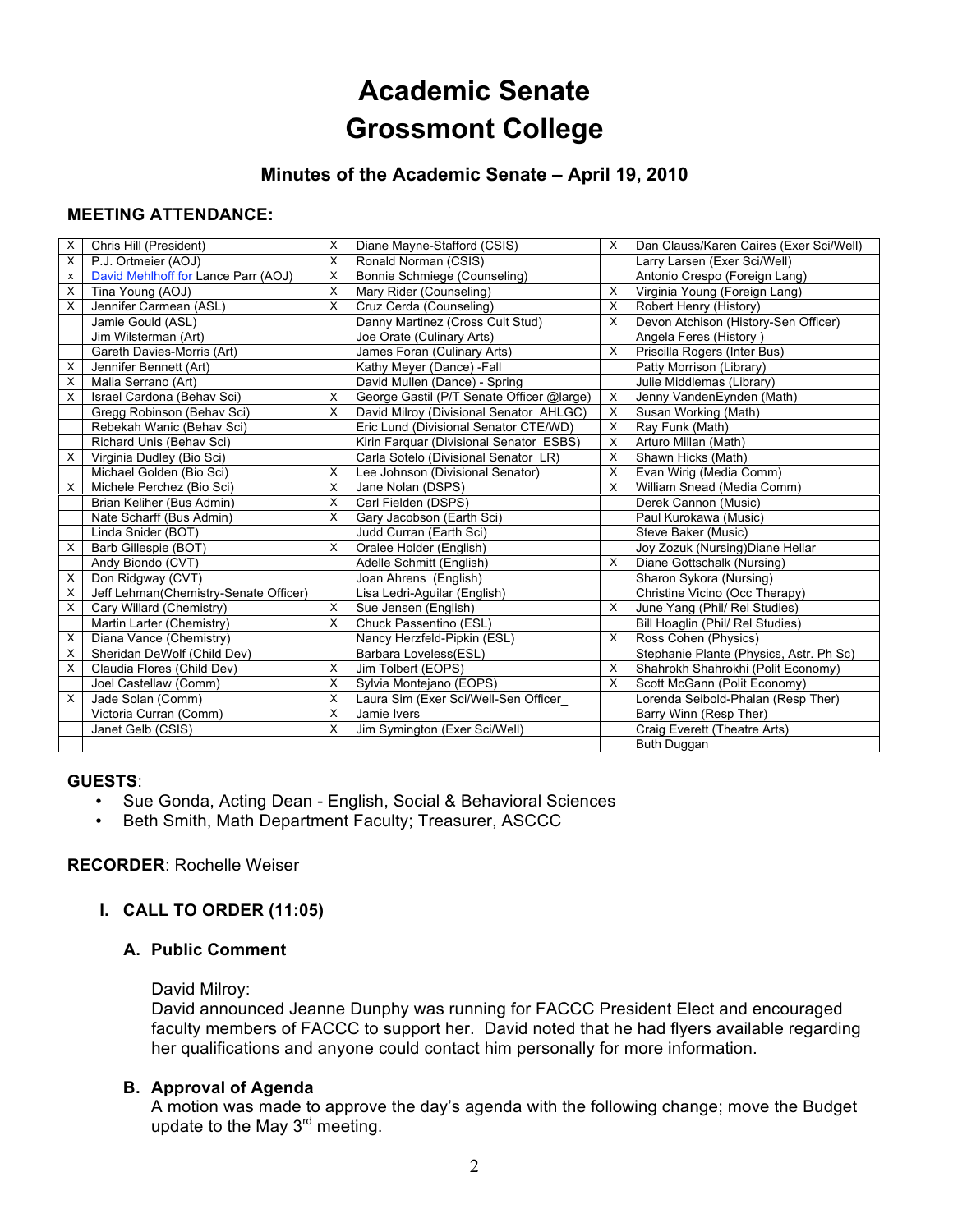# **C. Approval of Minutes from April 5, 2010**

A motion was made to approve the minutes from April 5, 2010 meeting with minor corrections. M/S/U Holder/Atchison

# **II. PRESIDENT'S REPORT**

# **A. Academic Senate for California Community Colleges (ASCCC) Plenary Session Report**

Chris began by reviewing the handout *Spring 2010 Plenary Session Highlights*. She announced Beth Smith had been re-elected as the Treasurer for the ASCCC. She noted the list of resolutions and papers that were adopted. One item of interest for the Grossmont College Senate was a resolution that passed to change the ASCCC bylaws to establish caucuses. That passage impacted the conversation with regard to the Part-Time Faculty resolution, which called for the establishment of a Part-Time Faculty caucus. With that concern and others regarding scholarship funding for part-time faculty, the ASCCC voted to refer the Part-Time Faculty resolution to the Executive Committee (EC) and bring it back in the Fall 2010. Given the passage of the bylaws changes to allow for caucuses, it was also noted that George Gastil made contact with several part-time faculty members that were present at the plenary with the hope of forming a Part-Time Faculty caucus.

Chris noted that Senate Bill 1440 was a topic of discussion at the session and word came out during the session that the language of the bill had changed. Several resolutions that dealt with the legislation were referred to the EC to assess their relevance given the language changes. Chris then reviewed the resolution that was passed as a response to the altered SB1440 and highlighted the resolves. Beth noted that SB1440 was continually changing and the ASCCC did not want to pass resolutions that would place them in a position of being unable to negotiate with the legislator, and that it was expected to have a better picture of SB 1440 after the final state budget arrives in May. It was expected that no further action by the ASCCC would occur until the Fall Plenary session.

Chris also discussed resolutions related to Assembly Bill 2400, a pilot program for Baccalaureate degrees within the community colleges. One resolution was presented that opposed changes to the community college mission and cited AB2400 as one example. Other resolutions related to AB2400 were referred to the EC. Chris noted that if Senators would like more information to please contact her.

Chris then briefly covered the resolutions that dealt with equivalencies. Only one resolution that asked for no equivalencies to the Associate's degree minimum qualifications on the nonmaster's list was considered for a vote and it failed to gain passage. The other resolutions on the topic were referred to EC. Chris then clarified that in the GCCCD if a discipline is on the non-Masters list then the option to write an equivalency is available. Chris noted that if there were questions regarding a specific discipline to please contact her and she would be happy to go over the list.

Chris then covered the resolution that passed in regard to the ACCJC and the concerns of the ASCCC. The resolution endorsed the seven recommendations made by the Consultation Council and voiced concern regarding the lack of response by the ACCJC to the recommendations; this resolution left options available to the ASCCC to work with the Consultation Council and ACCJC, including the option of a vote of no confidence.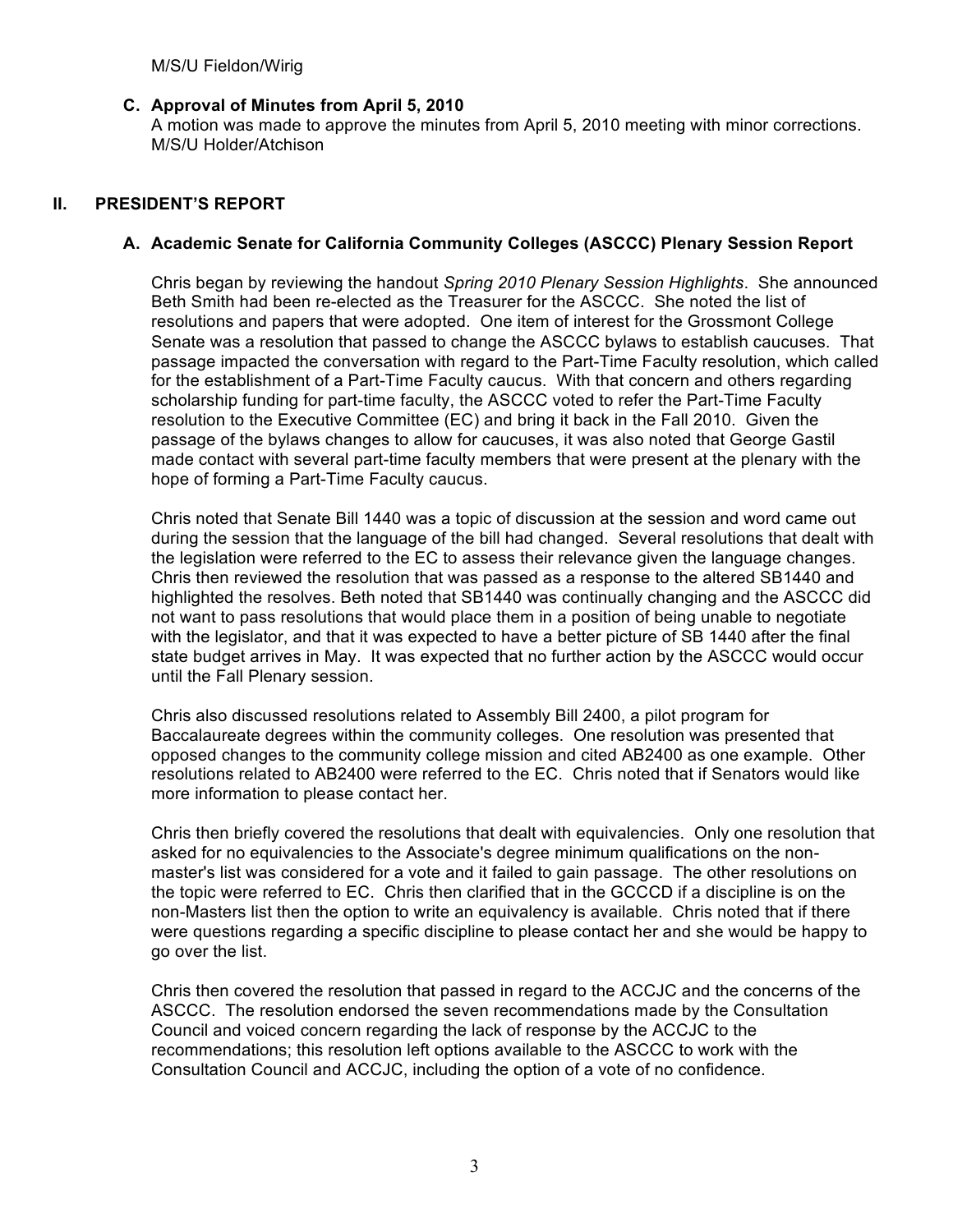#### **B. Announcements**

Chris noted that the Literary Arts Festival was happening on campus all week long and encouraged senators to attend the events being held.

Chris also encouraged senators to attend the Pre-board meeting discussion "Student Success Conversations" on Tuesday 4:00pm in room 31-370.

# **III. COMMITTEE REPORTS**

#### **A. Student Success Steering Committee**

Chris introduced Sue Jensen, Chair of the Student Success Steering Committee. Sue reviewed the work and programs that the committee has been doing and the areas they were able to utilize money from the Basic Skill Initiative. Some of the programs highlighted were: the Math Academy-students are able to take Math 88 and 90 at the same time, funding was available to provide text books and supplies to these students and tutoring was available; Life Coaching Program-available for EOPS/DSPS students, 93% of students involved are returning for second semester, students meet weekly with Coach for mentoring in study habits, organizing time and goal setting, for more information on Life Coach Program www.grossmont.edu/lifecoach; Community Service Learning Program-tutoring in the Psychology program Psych 150 students tutoring Psych 120 students, increased student success; Foreign Language exchange programpairing students who are taking Japanese language courses with Japanese ESL students for, not only tutoring, but life skills while here; Nancy Pipkin is looking for participants who would like to receive Community Service credits for the mentoring/tutoring programs for the fall. Some other areas also received funding: material for ESL reading course; the UMOJA program for funding visits for students to possible transfer colleges, supplemental tutoring for English 90; experiencing success in first semester of contextualized learning for English 98/English 98R/Math 90 for health professions.

Sue then reported on faculty development in Basic Skills including many Basic Skills regional conferences available, faculty inquiry groups, and the great possibility that GC will be chosen for the FIPSE Grant by Kingsborough College. Sue then announced the upcoming Summer Institutes would be June 7-10 and detailed some of the items that would be covered. She noted that the team from Kingsborough would be returning for a workshop. In closing she noted that those that attended the Institutes would receive a stipend and lunch.

Chris thanked all the committee members for their hard work and guidance in the Basic Skills area. She also noted discussion occurred at the Plenary session regarding some of the proposed changes to Title 5 language regarding pre-requisites. She encouraged senators to contact Sue and committee members regarding the Basic Skills Initiative and how faculty can employ some of the projects in their classes.

# **IV. ACTION ITEMS**

#### **A. Advancement in Academic Rank**

Chris asked for a motion to approve the list for Advancement in Academic Rank. M/S/U Montejano/Holder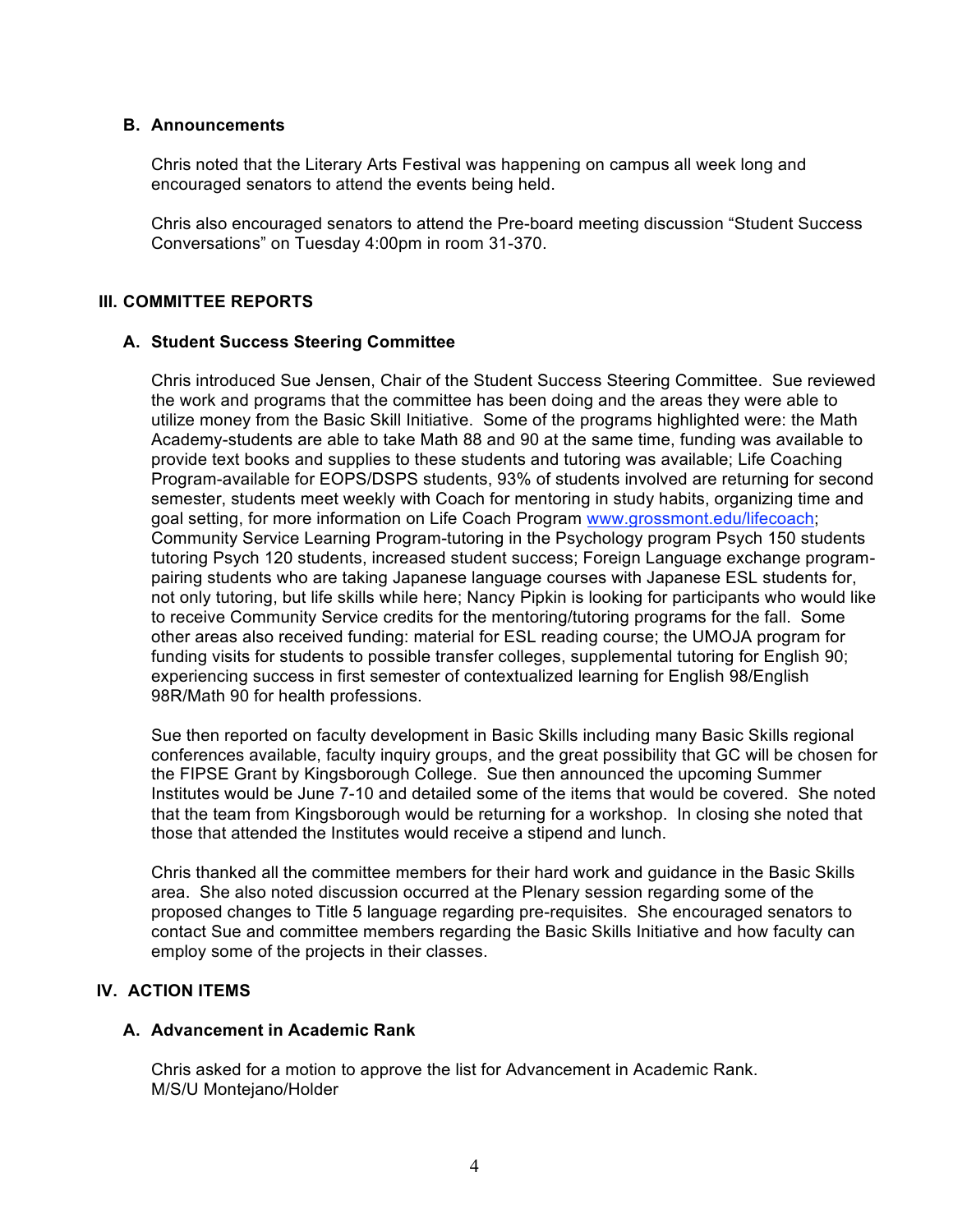Evan Wirig noted that the Academic Rank committee would be reviewing some of the criteria and language of the applications, but asked that the senators share with their constituents that when they are applying to be sure they meet all the criteria for the advancement in rank and to be sure all the forms are filled out correctly.

#### **B. BP/AP 4300-Insturctional Field Trips and Other Student Travel**

Chris began by noting that there had been a lot of questions regarding this item and asked for input on the item rather than placing it on the table for a vote. Chris then reviewed the Board Policy (BP) and Administrative Procedure (AP) and explained that the BP was being revised to include a section on Student travel (i.e. travel done on behalf of the college related to Student Senate, etc.). She then explained that the AP was new. She noted that the use of an offcampus activity approval form to address the requirements of the BP has been not been in place at Grossmont and is currently being piloted. Discussion then followed regarding the student waiver form and instructor liability. Some areas of concern were: the various ages of possible students traveling; the note that faculty must accompany student while traveling-what does that entail and what is expected; what is the liability for giving directions; all agreed they would like clarification in these areas and clarification on responsibilities of instructors and students. Chris asked the senators to please contact her if they had more questions or concerns so she could take the questions to the Chancellor and DCEC.

#### **V. INFORMATION ITEMS**

#### **A. Joint Academic Senates Letter to Editor**

Due to time constraints this item was not covered and will return at the next meeting.

Meeting Adjourned at 12:00 pm Next meeting is scheduled for May 3, 2010.

CH: rw

The Academic Senate minutes are recorded and published in summary form. Readers of these minutes must understand that recorded comments in these minutes do not represent the official position of the Academic Senate. The Academic Senate expresses its official positions only through votes noted under "Action."